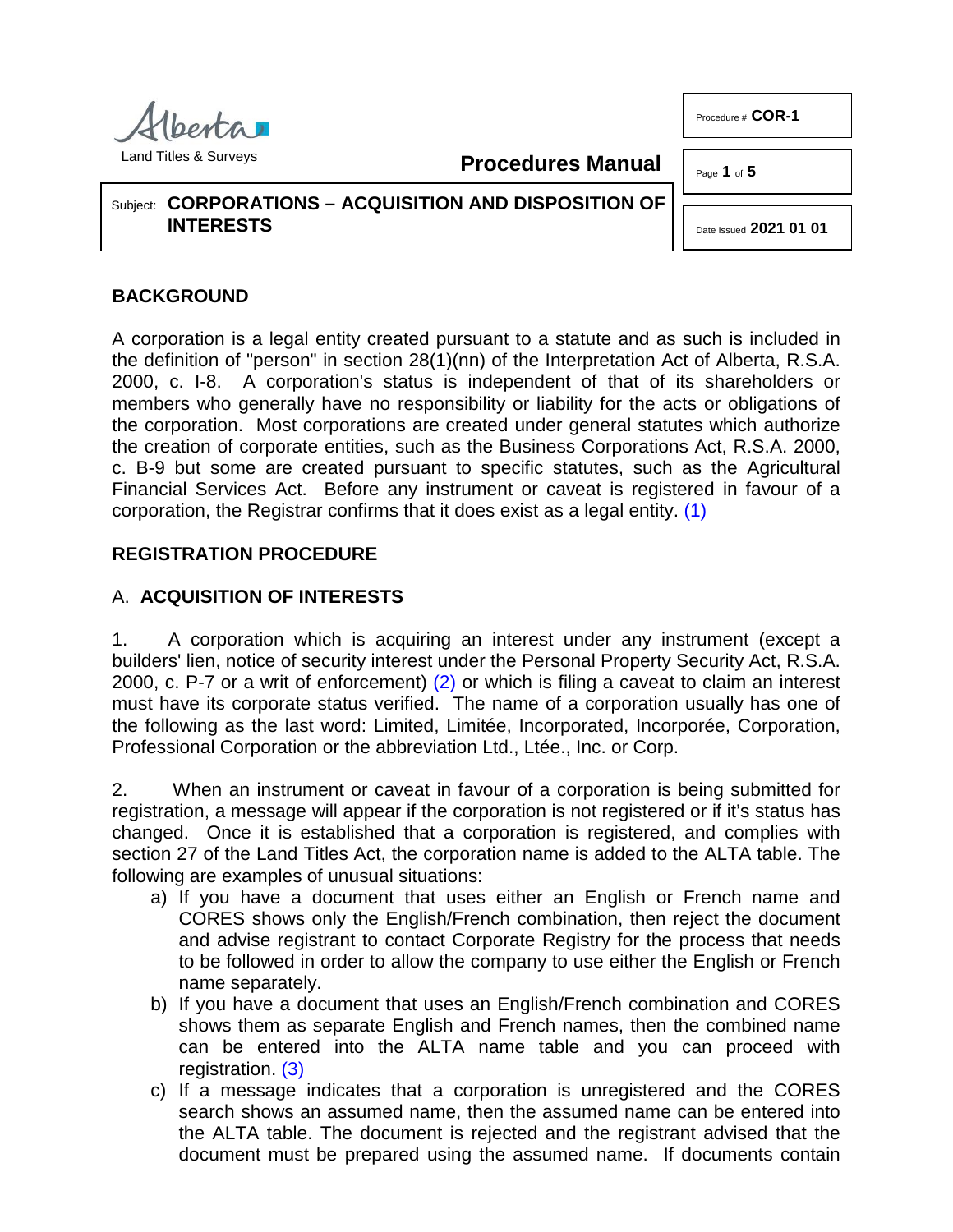evidence of both an assumed name in Alberta as well as the registered corporation's legal entity name, the documents must be registered using only the assumed name in Alberta. [\(4\)](#page-3-3)

When using the &L name feature on the ALTA system the computer will not perform a corporate registry check, you must therefore do a CORES check.

3. CORES provides a record of all corporations which are incorporated in Alberta under the Companies Act, the Business Corporations Act, the Societies Act, the Cooperative Associations Act, the Credit Union Act, the Cemetery Companies Act, the Religious Societies' Land Act and private Act corporations and all corporations which are created by another jurisdiction and have registered as extra-provincial corporations in order to carry on business in Alberta. Corporations incorporated under the federal Business Corporations Act are required to register as extra-provincial corporations. [\(5\)](#page-3-4)

If a corporation is not listed, a solicitor's certificate stating that the corporation is registered under one of the above statutes can be accepted. [\(6\)](#page-3-5)

4. CORES also provides a record of all loan and trust corporations which are incorporated under the Loan and Trust Corporations Act. A certificate from the Minister or Deputy Minister charged with the administration of the Act advising of a name change or an amalgamation can be registered.

A record of licensed insurance companies can be accessed at

<span id="page-1-1"></span><span id="page-1-0"></span><http://www.finance.gov.ab.ca/publications/insurance/companies.html>

A notarized copy of letters patent issued by the Minister responsible for the Insurance Companies Act (Canada) is required for the registration of Insurance Company amalgamations.

A record of subsisting companies incorporated under the Agricultural Societies Act can be accessed at

#### <http://albertaagsocieties.ca/ag-societies/>

5. A statement in a document that a corporation is incorporated under the federal Bank Act, Railway Act or Canada Transportation Act or that it is an agent of the federal Crown can be accepted as evidence of compliance with section 27.

A record of banks can be accessed at

<http://www.osfi-bsif.gc.ca/>

A notarized copy of letters patent from the Minister of Finance (Canada) or an order to commence and carry on business is required when a bank is registering a change of name.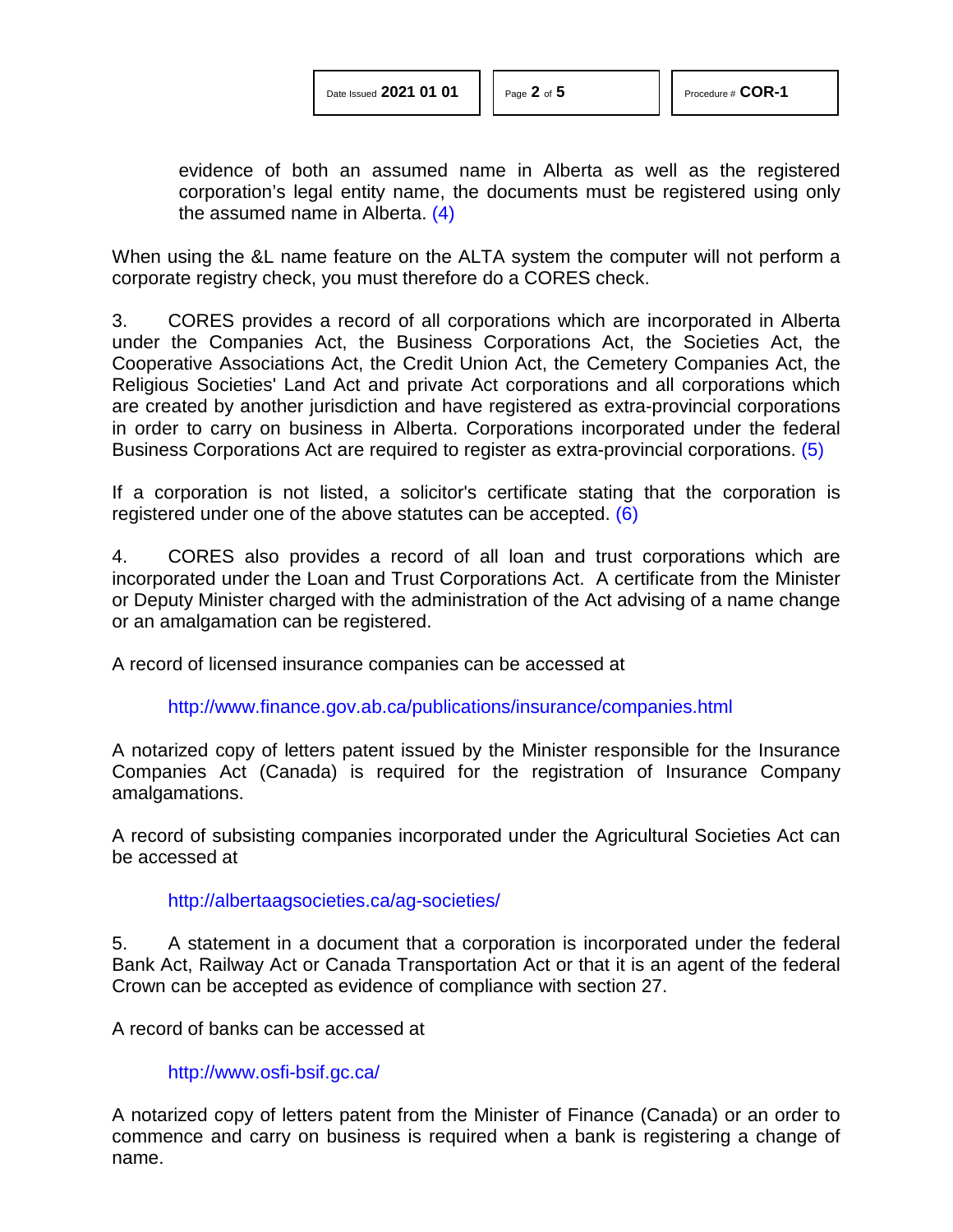<span id="page-2-0"></span>6. For a corporation created by a special Alberta statute, the statute should be checked to ensure that it creates the corporate entity unless it is a well-known corporation. [\(7\)](#page-3-6)

7. If corporate status cannot be verified by any of the above methods, the document should be rejected for non-compliance with section 27 of the Land Titles Act unless a delay in registration could jeopardize a transaction. In such a case, registration in favour of an extra-provincial corporation may be completed if a written undertaking to register extra-provincially under the Business Corporations Act within 30 days is received. [\(8\)](#page-3-7)

## <span id="page-2-1"></span>B. **DISPOSITION OF INTERESTS**

1. Except where expressly stated otherwise (e.g., in respect of incorporated religious societies, and a condominium corporation), a document executed by a corporation (including a municipal corporation) is deemed for Land Titles purposes to be sufficiently executed if it is

a) sealed with the corporate seal of the corporation and countersigned by at least one officer or director of the corporation, or

<span id="page-2-2"></span>b) executed by at least one officer or director of the corporation who has his signature witnessed and the document is accompanied by an affidavit of attestation and an affidavit by the officer or director in the prescribed form [\(FORM 31.1\)](http://www.servicealberta.ca/pdf/ltmanual/FORM31.1.PDF) verifying his authority to execute the document. [\(9\)](#page-4-0) However, some corporate documents may have more than one signature as required by the statute or rules governing the corporation.

<span id="page-2-3"></span>2. The corporate seal must contain the name of the corporation  $(10)$  and may be in the form of a rubber stamp. Hand-written seals are not acceptable because of the absence of control over use of the seal, nor are seals affixed to stickers which are not embossed through the page.

## C. **CHANGE OF NAME OR AMALGAMATION**

1. A certificate of change of name or of amalgamation issued by the (Alberta) Registrar of Corporations can be registered. If a registrant advises that the Registrar will not issue a certificate in respect of an extra-provincial corporation which has changed its name or amalgamated, a comparable certificate from the incorporating jurisdiction can be accepted.

The corporate registry information must contain the information linking the corporate names.

2. A certificate submitted for registration must either

a) be accompanied by the legal description(s) for the land, title number(s) or by a maximum of 7 instrument(s) registered in the name of the corporation. This can be provided in a letter. A current mailing address must be provided for the corporation. The corporate name is amended on the appropriate titles (see procedure under [NAM-1](http://www.servicealberta.ca/pdf/ltmanual/NAM-1.pdf) with respect to instructions on amending the certificate of title and for procedures for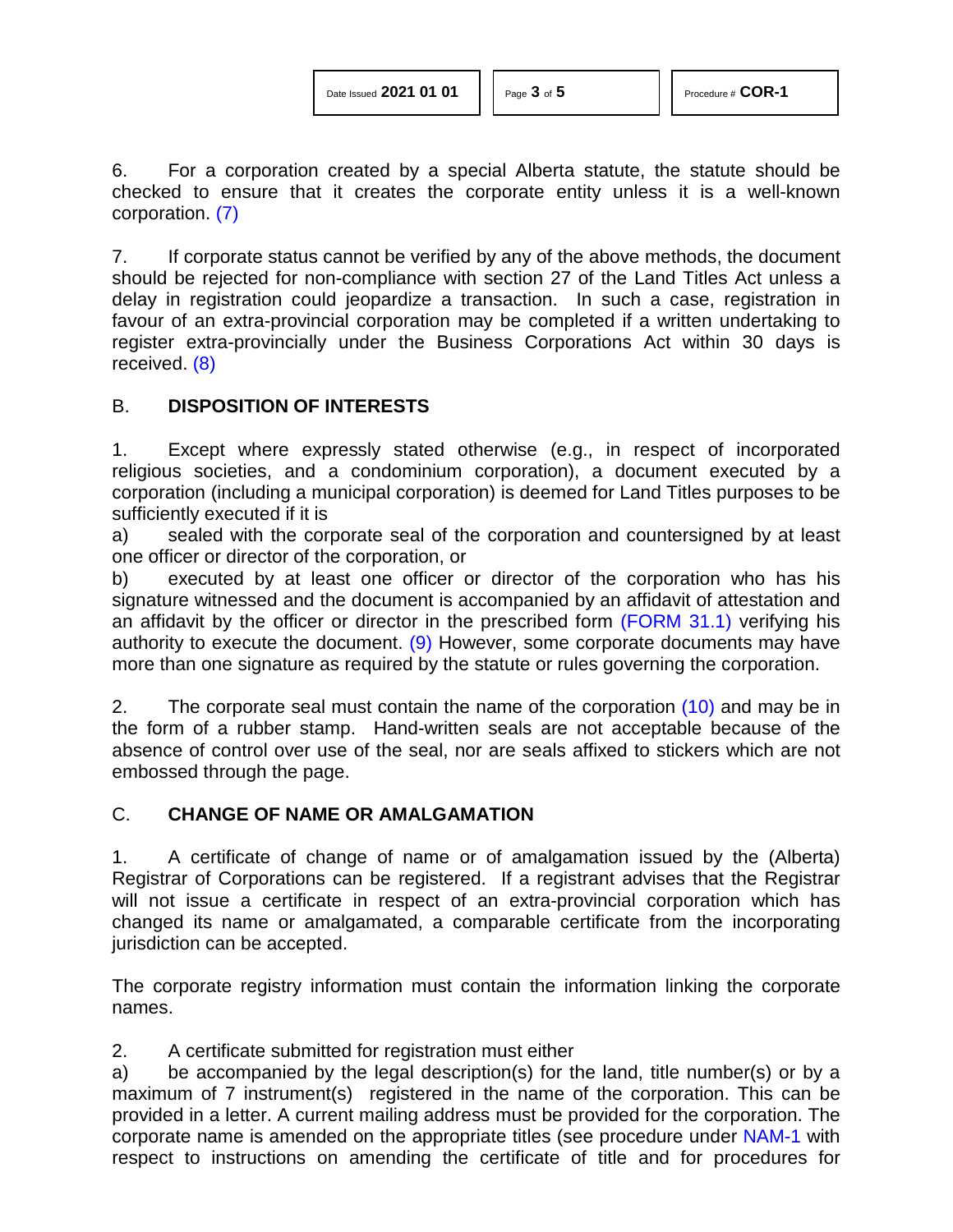registering an individual name change), or

b) accompany a document executed under the new corporate name

Tariff item [11\(4\) or 11\(6\)](http://www.servicealberta.ca/pdf/ltmanual/APPENDIXI.pdf) is charged for the registration of the certificate. [Tariff item 12 or](http://www.servicealberta.ca/pdf/ltmanual/APPENDIXI.pdf)  [13](http://www.servicealberta.ca/pdf/ltmanual/APPENDIXI.pdf) is charged, as appropriate, for each additional title or endorsement after the first.

3. For future transactions where the corporate name has not been amended on the title, the registration number of the certificate are to be recited in the documentation presented for registration so that the corporate name change or amalgamation can be verified. It is not necessary to amend the name on the title or charge any extra fee, except where the name is a continuing item of information on the title (e.g., where the registered owner submits a mortgage under the new name). In circumstances where a fee is charged, the service can be added to the Document Registration Request Form (D.R.R.) as it is an essential pre-requisite to registration of the instrument.

4. A document which is executed under the previous corporate name prior to registration of the name change or amalgamation can be accepted for registration.

The SPIN2 document type to be used when creating a Document Registration Request (DRR) form is: Change of Name

The code used for registration at Land Titles is: CHAN

## **STATUTE AND CASE REFERENCES**

Statute references are to the Land Titles Act, R.S.A. 2000, c. L-4, unless otherwise indicated.

- <span id="page-3-0"></span>[1.](#page-0-0) s. 27; In respect of writs of enforcement, a corporate creditor in most cases will have had to be incorporated or registered in order to maintain the court action pursuant to s. 295 of the Business Corporations Act, R.S.A. 2000, c. B-9.
- <span id="page-3-1"></span>[2.](#page-0-1) s. 27
- <span id="page-3-2"></span>[3.](#page-0-2) s. 10(5) and (6) and Part 21 of the Business Corporations Act
- <span id="page-3-3"></span>[4.](#page-0-3) s. 283(1)(2) Business Corporations Act
- <span id="page-3-4"></span>[5.](#page-1-0) s. 1(i.1), Part 21 and s. 278 - 279, Business Corporations Act; *Great West Saddlery Company v. The King*, [1921] 2 A.C. 91. Although the status and essential powers of a federally incorporated incorporation cannot be impaired, they are subject to provincial laws of general application such as the requirement in the Land Titles Act for a corporate entity to be registered under one of the specified statutes before an instrument or caveat in favour of the corporation is registered.
- <span id="page-3-5"></span>[6.](#page-1-1) s.  $27(4)$
- <span id="page-3-7"></span><span id="page-3-6"></span>[7.](#page-2-0) Alberta Social Housing Corporation s. 17(1) Alberta Housing Act, R.S.A. 2000, c. A-25